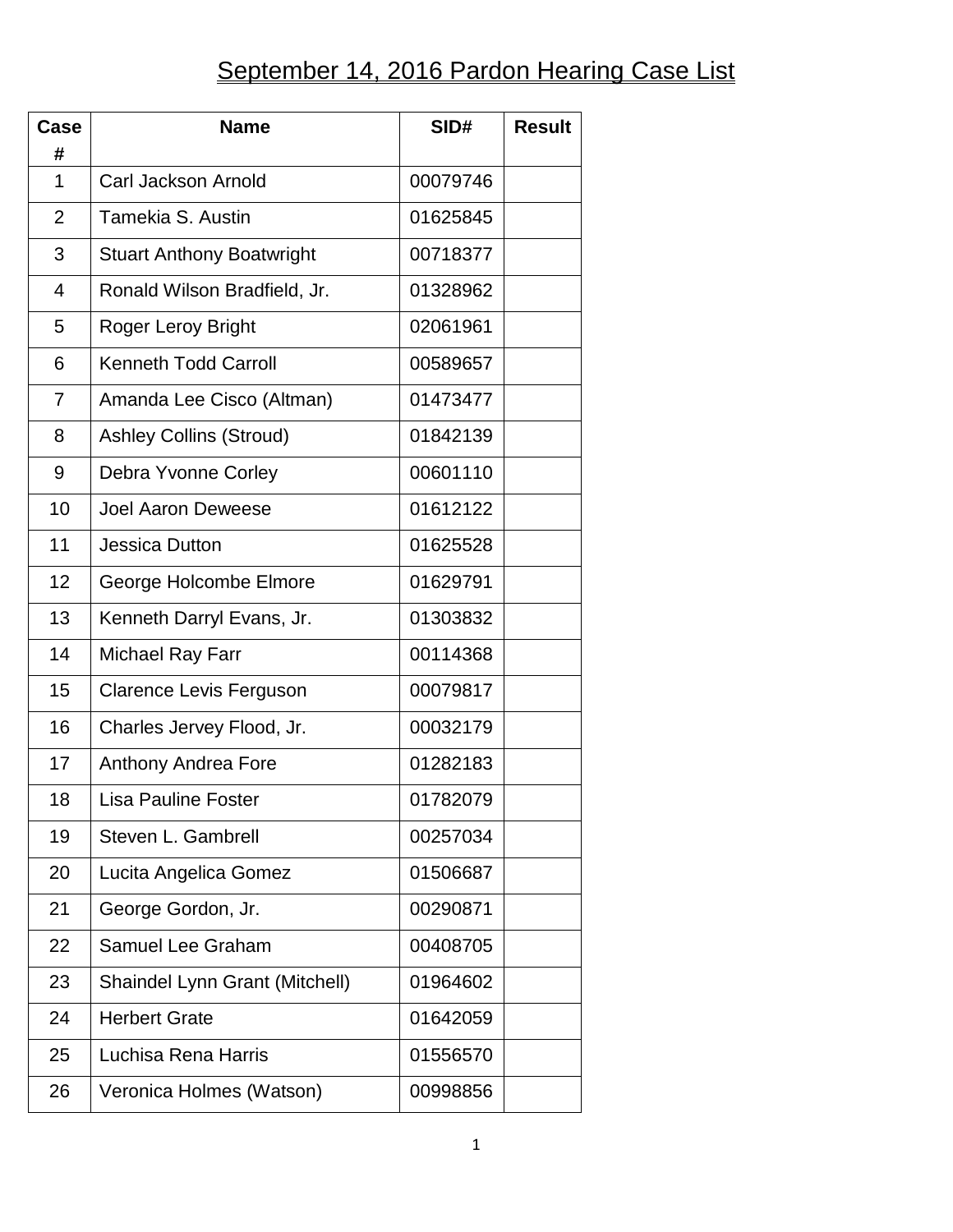## September 14, 2016 Pardon Hearing Case List

| 27 | John T. Inabinet, Jr.          | 00694313 |
|----|--------------------------------|----------|
| 28 | Phillip L. Jefferson           | 01237103 |
| 29 | Antwan Rico Johnson            | 00872027 |
| 30 | <b>Raymond Jones</b>           | 01420112 |
| 31 | Joshua Stephen Lewis Kelly     | 01870646 |
| 32 | Miner Kennedy III              | 01341107 |
| 33 | Michael Lee                    | 00023985 |
| 34 | <b>Michael Durrell Leneau</b>  | 00837154 |
| 35 | <b>Tracy Lamar Lester</b>      | 00443082 |
| 36 | Von Ceil Lewis                 | 00528929 |
| 37 | <b>Robert Leroy Little</b>     | 00468088 |
| 38 | <b>William Nathan Long</b>     | 01241753 |
| 39 | <b>Melissa White Mansell</b>   | 00705627 |
| 40 | George Bernard McBride, Sr.    | 00349701 |
| 41 | Anthony Calvin McCoy, Jr.      | 02124042 |
| 42 | Herman Bennie McDougald, Jr.   | 00973404 |
| 43 | Shelton R. Moreland            | 0052811  |
| 44 | <b>James Platingos</b>         | 01085048 |
| 45 | David Judson Price             | S0007122 |
| 46 | <b>Aaron Jermaine Quarles</b>  | 01635659 |
| 47 | Donald Reed                    | E0008530 |
| 48 | Randy Leo Rushton              | 00425911 |
| 49 | <b>Michael Garren Sanders</b>  | 00698571 |
| 50 | <b>James William Scurry</b>    | 00991990 |
| 51 | <b>Matthew Scott Shockley</b>  | 00608813 |
| 52 | <b>Candace Alona Smalls</b>    | 01143209 |
| 53 | <b>Jessie James Smalls III</b> | 00914579 |
|    |                                |          |